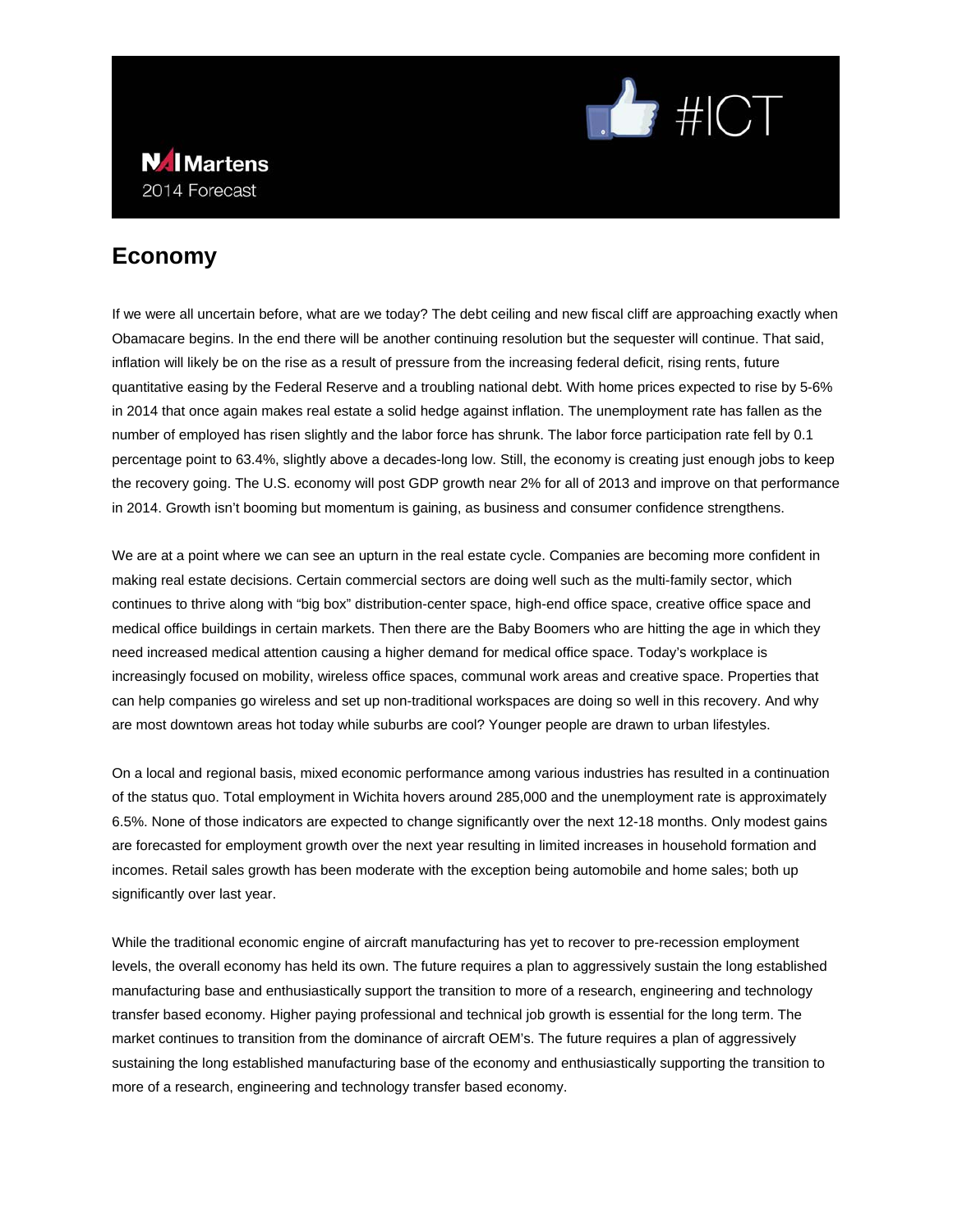### **Retail**

The days of putting retail on green fields after green fields are essential gone. Despite an improving retail market, large scale development in suburban markets will be the exception rather than the norm. Retail vacancy rates on national basis are forecast to decline from 10.6% in the third quarter of this year to 10.0% in the third quarter of 2014 with net absorption of retail space projected at 11.8 million square feet in 2013 and 18.2 million in 2014. Rents should increase 1.5% and 2.3% in the next two years.

The retail market continues to be a bright spot in the overall Wichita market. Occupancy rates are increasing and rental rates are improving slightly and are expected to continue to do so in 2014. Towne East and Towne West malls are performing well and have continued to attract new upscale tenants in addition to compatible non traditional users. Bradley Fair, the market's premier lifestyle center, is reshuffling its tenant roster to make room for new upscale stores and New Market Square is moving forward with its final phase. Both are approaching 100% occupancy. The Wichita market continues to be attractive for home goods, sporting goods, off price merchandisers, health food and vitamin stores and other retailers expanding into secondary markets. A growing trend is for many retailers to offer smaller stores that fit specific market segments – because of this, Wichita will benefit.

Following major retailer migration to the market in 2012 and 2013, including CVS with four locations, a new Menard's site in Derby and a Sam's Club north of New Market Square, Cabela's, Marshals, Academy Sports among others, Wichita continues to be an attractive market for other retailers expanding into secondary markets. PetsMart is opening in One Kellogg Place, Sears Outlet is going in on Rock Rd. and more are on the way!

Occupancy has increased at a number of previous Class C properties with the addition of Wal-mart Neighborhood Grocers. While Wal-Marts have helped stabilize the properties, they've also served as a catalyst for the possibility of additional renovations and leasing. Suburban markets are seeing more activity with Wal-Mart opening in Augusta and Goddard and a freestanding Wal-Mart Neighborhood Market in Derby.

Absorption will continue to be seen in suburban strip centers and anchored community centers primarily for those with "main and main" locations. There has been no large scale retail development and little is anticipated in the future until such time as the existing inventory of platted developable property is absorbed and the economy supports more rooftops in key submarkets.

The proposed Caban Marketplace in Bel Aire has plans for a water park, sports complex and aquarium but nothing concrete has emerged. The large mixed use projects of Echo Hills at 55th St. N and I-35 and Southfork at I-35 and 47th St. S continue to plod along. The developers continue to be optimistic despite the fact that no major tenant announcements have been made. Hotspots through 2014 will be the 21st and Greenwich intersection as Regency Lakes fills out with the opening of the new Hobby Lobby, Slawson continues to market their two mixed use projects and the Wheeler Kelly & Hagney property sees the completion of the new Holiday Inn Express and G21 strip center. At K-96 and Greenwich, the \$100 million GoodSports complex is nearing final funding approval and will further transform that submarket area. The 60,000 SF sports venue and adjacent hotel will serve as a catalyst for additional development. We can expect some continued growth along 21st from K-96 to Andover Road as opportunities

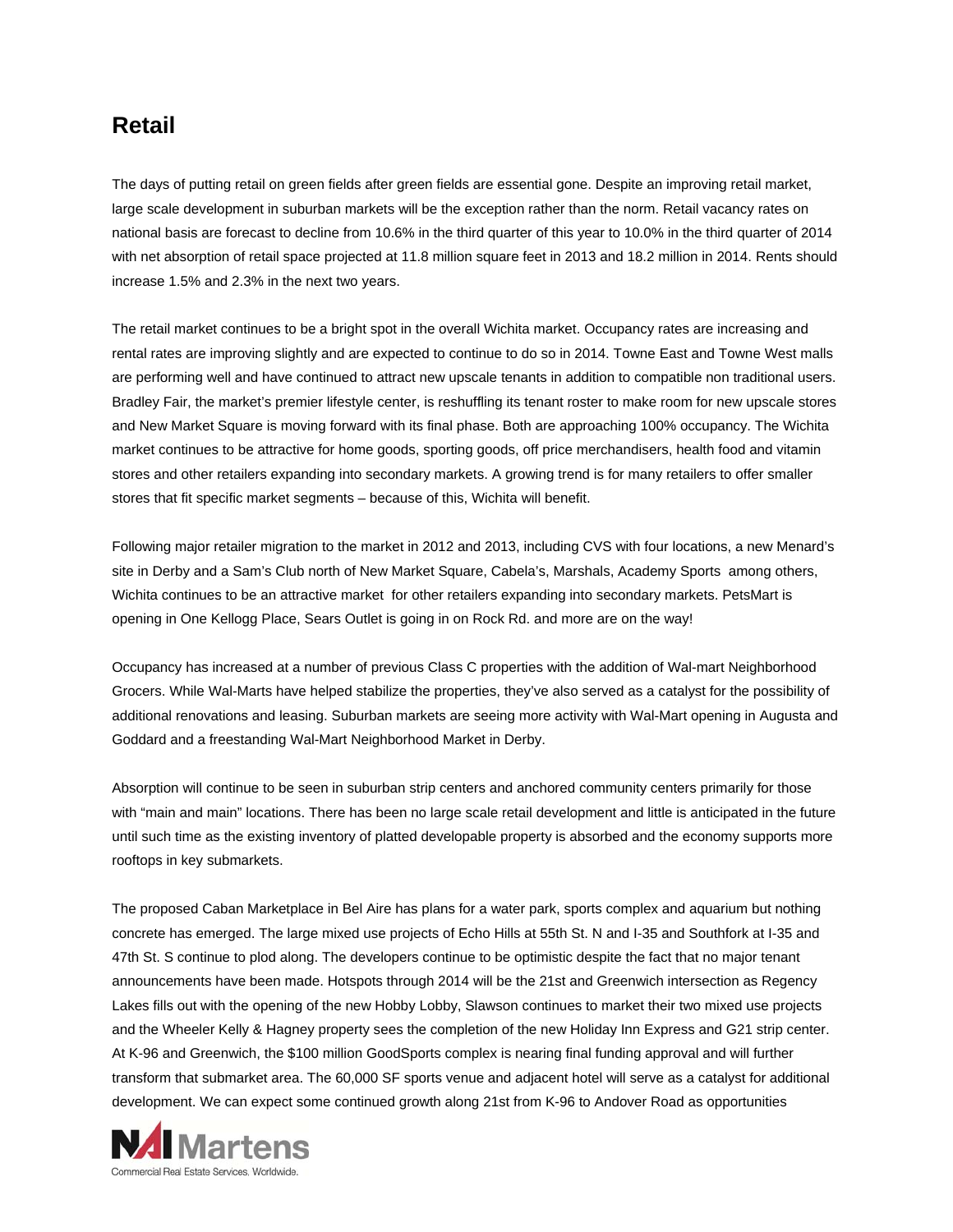continue to emerge. The next phase of Waterfront is under construction with Bread & Circus (Whole Foods) and Equity Bank being the first tenants. There will continue to be infill development through the northeast and southeast submarkets. With New Market Square as the anchor, activity will continue along Maize Road north to the K96 intersection. Ridge Rd and Tyler Rd north of 21st St. will see limited activity. It will be interesting to watch activity at Kellogg and Webb Rd. where it's rumored that Costco has purchased property. Car sales have been brisk and east Kellogg auto dealerships are relocating and expanding. The Scholfield dealerships have continued to build around 13th and Greenwich and the future of their previous locations will be interesting to watch.

Fast-casual restaurants continue to lead the industry in growing traffic and unit count in an otherwise soft restaurant environment. Lenders have grown more aggressive in financing the franchisees of these and fast food restaurant brands. New nationals continue to enter the market such as Freebird's Burritos and Firebird's Steakhouse in the former Brooks Brothers space in Waterfront. Home goods retailers are benefiting from an increasing demand for furnishings as homeownership rates fall and consumers look to furniture and accessories to give rentals a more permanent feel. The wave of health food and vitamin stores, juice bars, boba bars, e cigarette shops will continue. Downtown has not been a competitive retail center since the out migration of the 1980's. However, the restaurant and entertainment segment and small start up retail businesses seems to be flourishing. A combination of local owners, national franchises and company owned stores are continuing to fill up space in Old Town, the Delano District, Douglas Design District, Commerce St. and other locations. The food truck businesses is bringing a fresh alternative to the market and has venue expanded with retail sales trucks emerging. Downtown is now the place to be just about every weekend and on many days throughout the week. The list of destination events, activities and entertainment and dining venues continues to grow. The growing number of new housing alternatives are starting to provide a more stable customer base. The market is eagerly awaiting additional announcements on the future of Union Station now that tenants have been secured for the old depot building. Good things are happening.

Rental rates have increased slightly and are expected to continue to do so through 2014. However, Wichita's average triple net rent of \$15/SF for Class A doesn't quite approach New York City's Fifth Avenue with an average asking rent of \$3,050/SF, a new high for the shopping district. Newer retail spaces in key locations demonstrate mid \$20/SF rental rates on a triple net basis and in some cases have exceeded \$30/SF. The shift to e-commerce has big-box stores struggling, continuing a trend over the last few years. However, if the "bricks and mortar" locations will not suffer in the foreseeable future. A growing trend is for many "big box" retailers and others such as DSW and Office Max, to offer smaller stores that fit specific market segments or are more compatible secondary and tertiary markets.

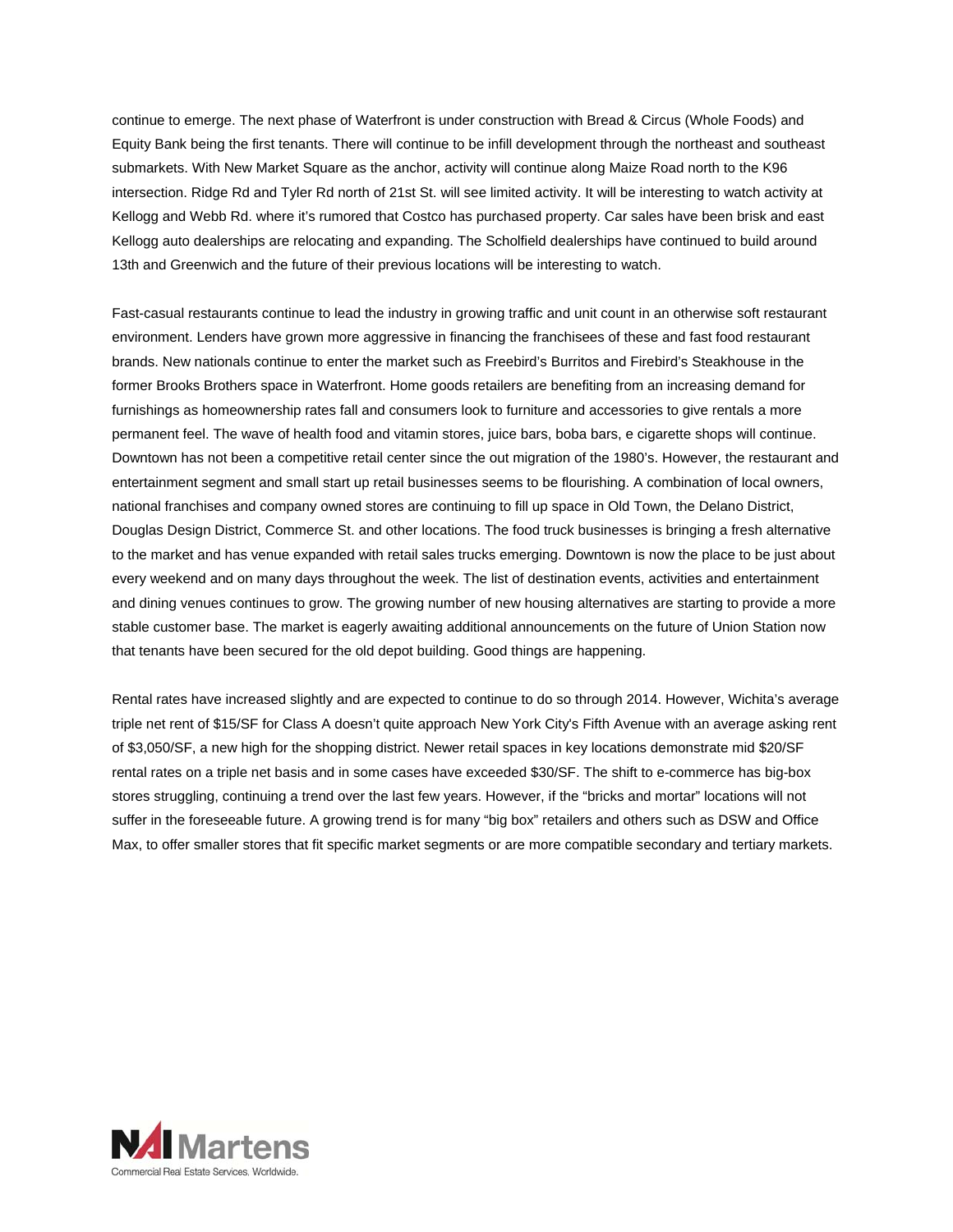### **Office**

Office vacancies haven't declined much because total jobs today are still below that of the pre-recession level in 2007. On a national basis, the office sector is expected to see the vacancy rate decline from a projected 15.7% in the third quarter of 2013 to 15.5% in the third quarter of 2014. When it comes to rent growth in the other sectors, office rents are expected to increase 2.5% this year and 2.8% in 2014

Not unlike other segments of the Wichita market, office has essentially remained unchanged since the start of the recession. Construction activity has been limited to small suburban partially preleased projects and owner occupied free standing buildings. However, Koch began construction on a three-story, 210,000 SF office building, located on their 37th & Oliver campus. The new addition to their headquarters is expected to be completed by mid-2015. The occupancy rate still hovers around 20% for the overall market. The central business district and the northeast submarket are the dominate office markets in the city and comprise the bulk of the Class A space and the more successful Class B property. The concentration of office space in the southeast quadrant is in smaller Class B buildings serving the needs of the service sector and a certain segments of the medical office market. The former "Office This" development on East Harry snagged two significant leases with the opening of the 50,000 Starwood Call Center and the 31,000 SF space for St. Francis Community Services. The three-building 600,000 SF complex that Boeing recently vacated is the elephant in the closet. While not included in market statistics, it could have a significant impact, particularly if an out of market user were to occupy the space. Two 100,000 SF spaces adjacent to the Boeing property are currently being marketed as well as the U.S. Postal Service vacating their processing center on South Oliver in the future. These properties represent an opportunity for future call center locations. The downside is that these locations lack employee amenities and dining options. Northwest continues to see office users absorbing space in traditional retail properties and 5-10,000 SF office buildings with good accessibility and visibility. New and existing medical office and free standing properties have emerged along west 21st Street and north of 21st along Maize Road and Tyler Road.

Older northeast office parks such as Polo and Tallgrass have seen a little churn over the last year but are well occupied with stable rents. There are few free standing Class B buildings with above average vacancies. Those tenants looking for quality Class A space will find large blocks hard to come by even though there are opportunities for those looking for smaller space. With Northwestern Mutual moving to the Hartman office building, they only have approximately 5,000 SF available and the 11,728 SF Keller Williams space in Waterfront's Adams Jones building is available. Overall Class A rents are in excess of \$20/SF full service and the occupancy rate above 90%. There is no shortage of development land with sites available in and around Waterfront, Cross Creek and other platted and unplatted locations including future availabilities at Murfin's Beech Lakes property. The only new non-owner occupied development underway is Cranbrook which has been successful in leasing two 10,000 SF buildings with a third to start pending preleasing. Cross First Bank and Equity Bank are building at 13th and Webb and Clark Development's new offices are about complete in Waterfront. The 32nd St/Cypress Ct. corridor has been fairly successful with recent development focusing on governmental agencies which has tempered private sector interest to a limited degree. Vantage Point Properties reacquired the three building, 106,000 SF Wilson Estates property for \$8.8 million at auction after the previous owners defaulted. This puts the property back in stable hands and it remains one of the premier office locations in the market. The future of the Premier Office Park (previously Thorn America) is still cloudy

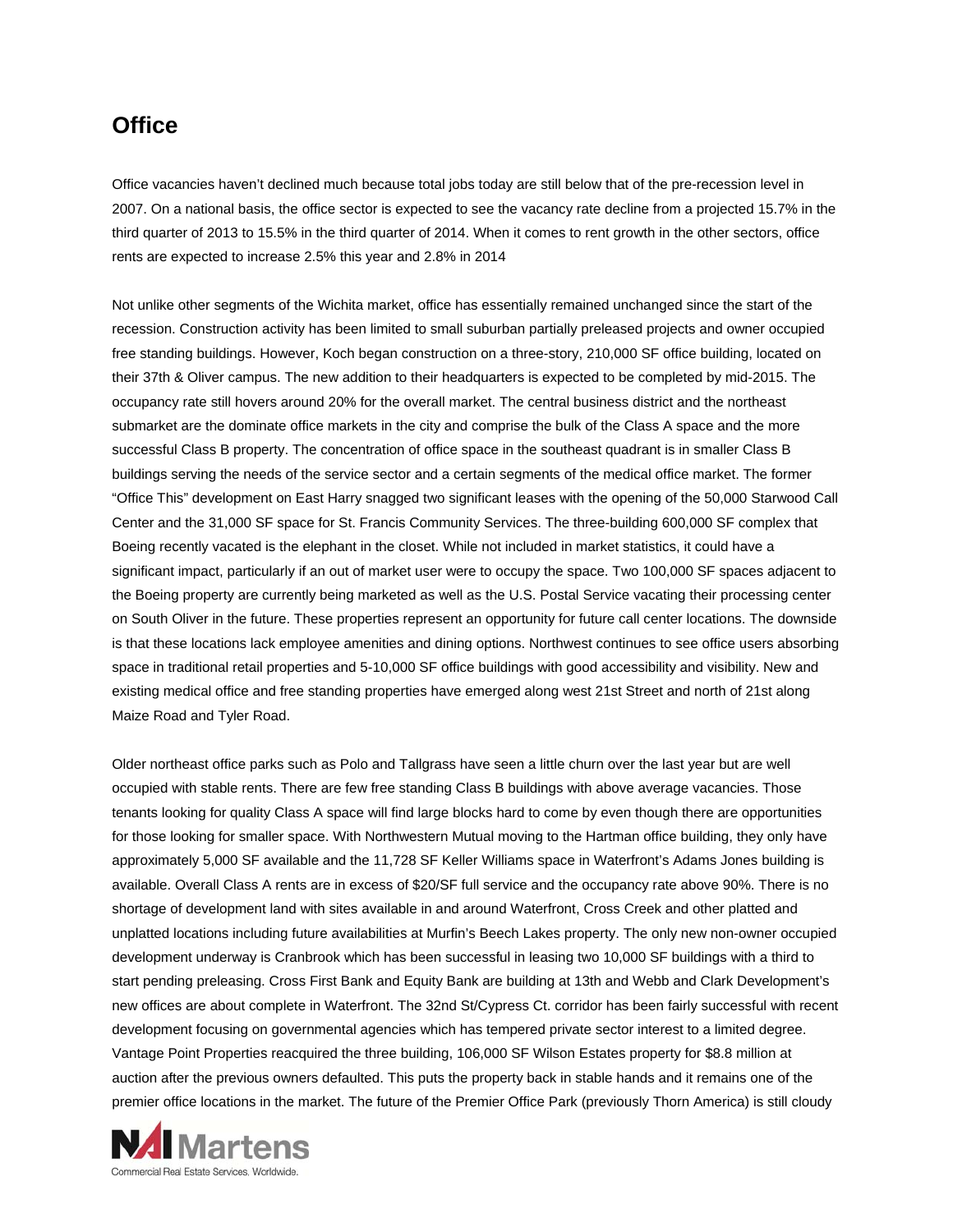as the ownership remains in bankruptcy. LNR, one the countries largest loan servicers, has taken over ownership of Brittany I & II (along with Epic Center) from its owners.

Downtown remains the most interesting market. The ripple effect of the Real Development's investment in the core area continues to be felt. Two of their properties, the Landmark Square and the Farmers and Banker's buildings were recently sold at auction for less than \$10/SF and their centerpiece, the Wichita Executive Center, has been taken back by the lender, Security National. The bank is aggressively marketing the property, promising improvements to the HVAC systems, elevators and a parking garage, along with other cosmetic upgrading. The U.S. Immigration Service and the IRS have relocated to 555 N. Woodlawn, leaving vacant their previous location on W. 3rd Street, south of City Hall.

On the positive side, the overall Class A market and those better maintained and well located Class B properties are enjoying fairly good occupancy. The Epic Center, Bank of America, Farm Credit Bank and Riverview buildings all are doing well. River Park Place continues to be competitive with new ownership making improvements to the riverfront. There have been and continue to be a number of exciting development going on downtown that help the viability of the office market. The completion of Block I with the new Ambassador Hotel, the stunning Kansas Leadership Center and Health Foundation buildings and the adjacent parking garages a great addition to the CBD. Airbus' continued expansion in Old town. As noted in other sections of the report, retail, entertainment, restaurant, housing and public venues all help to support the office market. Union Station has he potential to bring additional space to the market and will be a solid competitor to the existing office market for the right tenant.

Outside of a number of government agency leases, such as the Defense Contract Audit Agency and the Defense Contract Management Agency have moved to the Lux (former Protection One building) there have been few, if any, large private sector CBD leases in the last year. Activity may pick up as there are a number of large downtown tenants with leases expiring in the next few years. Options may be limited in existing buildings. This same scenario occurred several years ago and many of the tenants opted for new build to suit and build to own options in the suburbs. Compounding this situation Kansas Department of Family and Children Services and Workforce Alliance have issued RFPs to relocate from their downtown locations.

The challenge for downtown remains the bulk of the Class B property and the glut of Class C buildings that suffer with economic and functional obsolescence and a lack of parking. Even if a portion of the available space could be brought back to marketable condition, there are not enough potential tenants to full the space. Unfortunately, we see a continuation in the decline of many of the marginal properties and the loss of available parking in garages due to structural deterioration. These are eyesores on the façade of downtown and will continue to exacerbate the situation.

The national outlook calls for vacancy rates in the office sector to decline from a projected 15.7% in the third quarter to 15.5% in the third quarter of 2014. Rents for office space are expected to increase about 2.5% in 2013 and 2.8% in 2014. In Wichita, the current Class A occupancy rate of 87% in the CBD and 92% in the primary northeast market will see some improvement over the next 12-18 months. While there will be rent increases in selected buildings, the current average asking rents of \$15.50 and \$19.50 respectively will not increase. The Class B market in the northeast market will firm slightly with rents and occupancy rates increasing moderately. We expect no improvement in the Class B market in the core. In fact, the occupancy rate could decrease pending the relocation of tenants in select

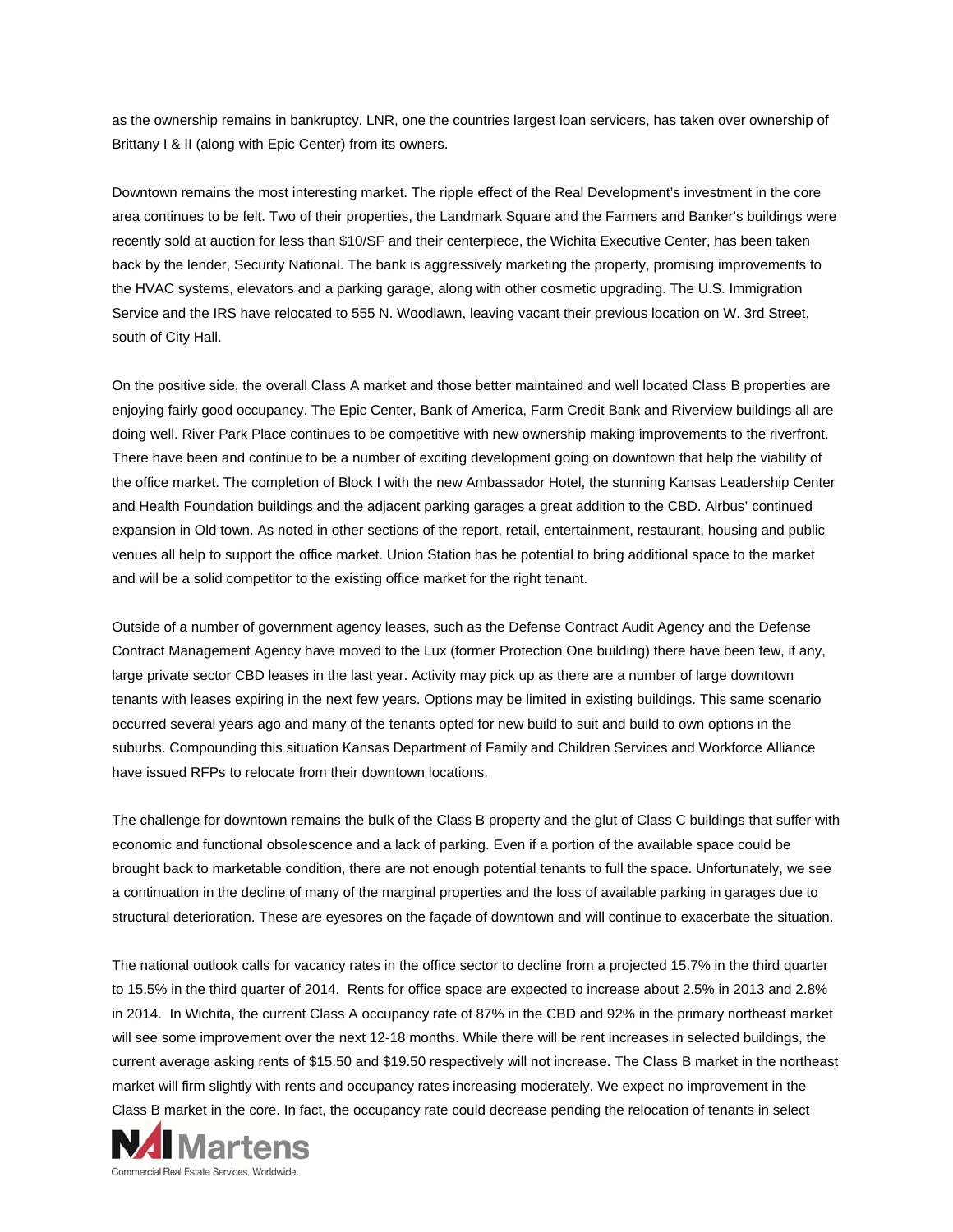buildings. There will be no new speculative construction outside of additional space in buildings that are at least 50% preleased at start of construction. Owner occupied construction will continue in key locations but generally will be less that 20,000 SF.

#### **Medical Office Space**

Medical office space seems poised for continued growth. Fueled by an aging population and a strong system of public, private and university hospitals, healthcare expansion continues to be an economic heavyweight. One of the most noteworthy medical real estate trends is consolidation. Whether through mergers, acquisitions or strategic alliances, hospital systems and healthcare networks across the Midwest and the nation are coming together to form larger entities at a rate never before seen in the industry. Via Christi, recently acquired by Ascension Health, and Wesley (HCA), which recently acquired the Warren Clinic and the Galichia Heart Hospital, have excess space and are not anticipated to expand in the near future. Medical office space is not just getting bigger—it is also getting smaller. At the same time that large new specialty centers are on the rise, we are seeing a corresponding increase in much smaller spaces focusing on convenience and access. These locations—which are typically in the 4,000 to 5,000 SF range—are frequently located in strip malls and existing retail centers and focus on providing a specific medical service such as dialysis, physical therapy or pain management. Franchise and privately owned chiropractic, dental, urgent care centers and after-hours clinics are the fastest growing category of small-scale medical office space. There is a synergy here between these small sites and the new consolidated medical facilities: smaller offices that are affiliated with larger networks can funnel patients to the larger centers and also serve as a kind of brand ambassador—expanding and extending a hospital's visibility within the community.

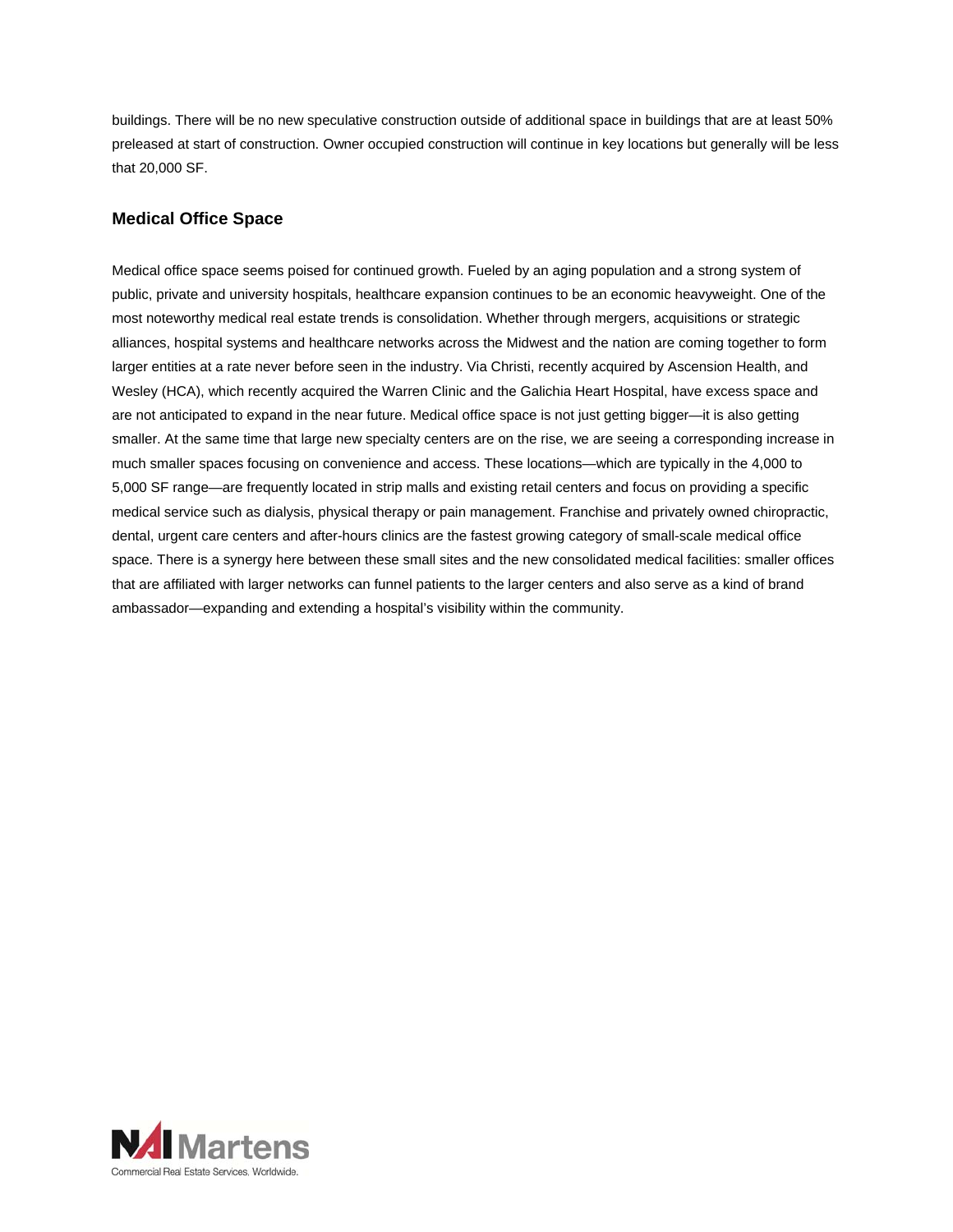## **Industrial**

Unemployment remains higher than historical averages and job growth is sluggish. Surprisingly, this hasn't slowed the demand for industrial warehouse space and modern distribution centers across the first tier markets in the Midwest and the nation. Industrial vacancy rates on a national basis are estimated to fall to 8.7% in the fall of 2014. Net absorption of industrial space nationally is anticipated at 102.0 million SF in 2013 and 105.8 million SF in 2014. Rents increases are anticipated at 2.4% this year and 2.6% next year. The lowest industrial vacancy rates are all in coastal areas.

According to a recent report, an estimated 40% of existing U.S. warehouse space is old enough to be considered functionally obsolete. Not surprisingly, the available inventory in the Wichita market is much the same. A lack of sprinkler systems, higher ceiling heights and limited parking and drive areas all limit the depth of potential users.

The Wichita market is improving as 2012 saw the largest volume and square footage of sales since 2007. This trend has continued through 2013. The overall vacancy rate for general industrial/manufacturing, warehouse and distribution and Flex/R&D space continues to hover around 8% despite the number of less than competitive properties. However, good quality, well located properties are doing well with low vacancies and above market rental rates. The predominate submarket areas are the northeast and southwest with demonstrated vacancy rates of less than 10% for manufacturing and warehouse space. Flex and R&D space is performing a little below the market with vacancy rates of 15-19%. Rental rates continue to be depressed with essentially no movement since the start of the recession. Even though market conditions have improved and there is a shortage of competitive properties, owners are hesitant to raise rents. Smaller properties are pushing the high \$5/SF range and larger properties in the mid \$3/SF. The market average is around \$3.75/SF on an industrial gross basis. Flex space is offered at an average on \$9/SF with quality properties on the market at \$9 to \$17/SF triple net, depending on the size, finish and use of the space.

There continues to be acquisitions, consolidation and mergers in the industrial sector. Not just with original equipment manufacturers (OEM) but among their vendors and suppliers. Regional and out of state companies have targeted local firms with a strong track record and have found ownership willing to sell their companies. After years of successfully building their businesses, many owners find that today is an ideal time to cash out as values are the highest they have been in years. This will create opportunity as some of these companies consolidate creating new available space or expand creating additional demand. Also, a number of these companies and others in the market are looking at sale-leaseback options to generate funds for operations and expansion or to take advantage of market values based on today's rate of return.

The recent relocation and layoff announcements at the major aircraft manufacturing firms will have little impact on the industrial sector. The companies in their supply chain have diversified their business since the start of the recession and are less dependent on the OEM manufacturers. Additionally, vacated properties on their campuses have not had an impact on the market as they either have not been brought to the market, have been absorbed for industrial or alternative uses or are specialized space that will require a unique user. Most manufacturers and suppliers who have had space requirements have relocated to the few available for lease properties, expanded their existing building or

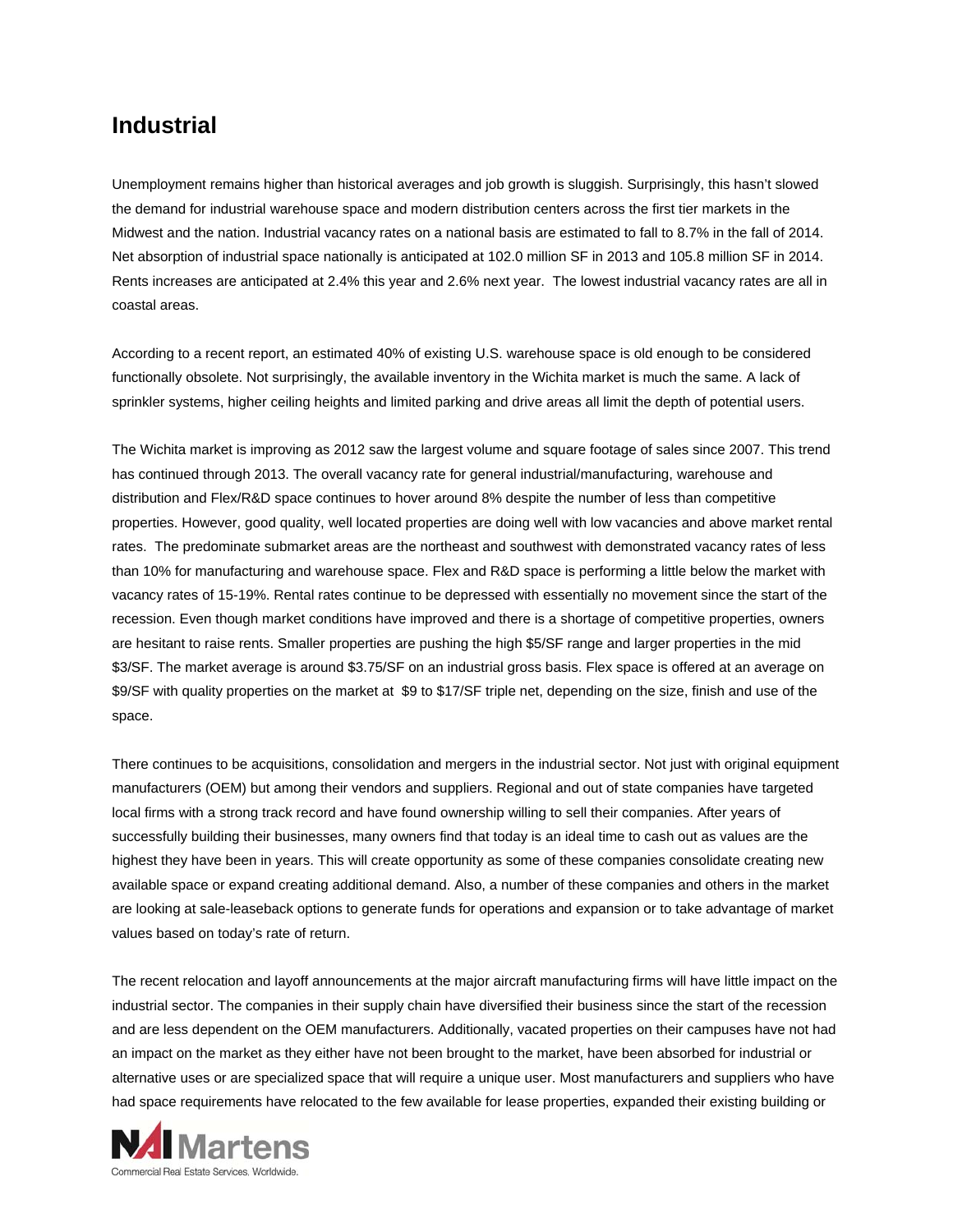in some situations bought land and built new facilities. Additionally, their space requirements are a little less than previously required as technology has reduced both manpower and floor space requirements – doing more with less. Wichita has never been a strong warehouse and distribution market. A number of major manufacturers who required material storage or completed inventory storage have now gone to more just in time delivery or have transitioned to other markets. One sector which has experienced increasing demand is public storage warehousing. Several owners have looked at expansion but have backed off due to the costs associated with new construction and their lack of confidence in the longevity of the current demand cycle.

The northeast and southwest submarket areas will continue to be the hotspots for industrial activity. Higher quality buildings are in short supply in each area. The northeast K-96 corridor and the Comotara area to the north will remain a desirable submarket. The Northrock Business Park has built out its available land inventory with the completion of a new 17,000 SF speculative building and the developer has recently acquired additional land. There has been a little activity in the Bel Air Industrial Park and that will probably continue. Park City will see consistent interest in available property along I-35. The southwest quadrant, particularly along West St and K-42 will maintain its reputation as a desirable area. Speculative properties have merged along West St. including a 90,000 SF building with approximately one-third leased and a 20,000 SF property that has been on the market pushing a year. The MacWest Business Park location is in development and will offer 28 acres of industrial land.

There has been little to no speculative construction; just over 100,000 SF since the start of the recession. Those few buildings which have been brought to the market face occupancy challenges due to their above market rents. Several projects remain on the drawing board, some as long as four years, waiting for an improving economy and/or an anchor tenant. Under the assumption that economy continues to improve and the resulting increase in demand should result in higher rents and increased speculative development.

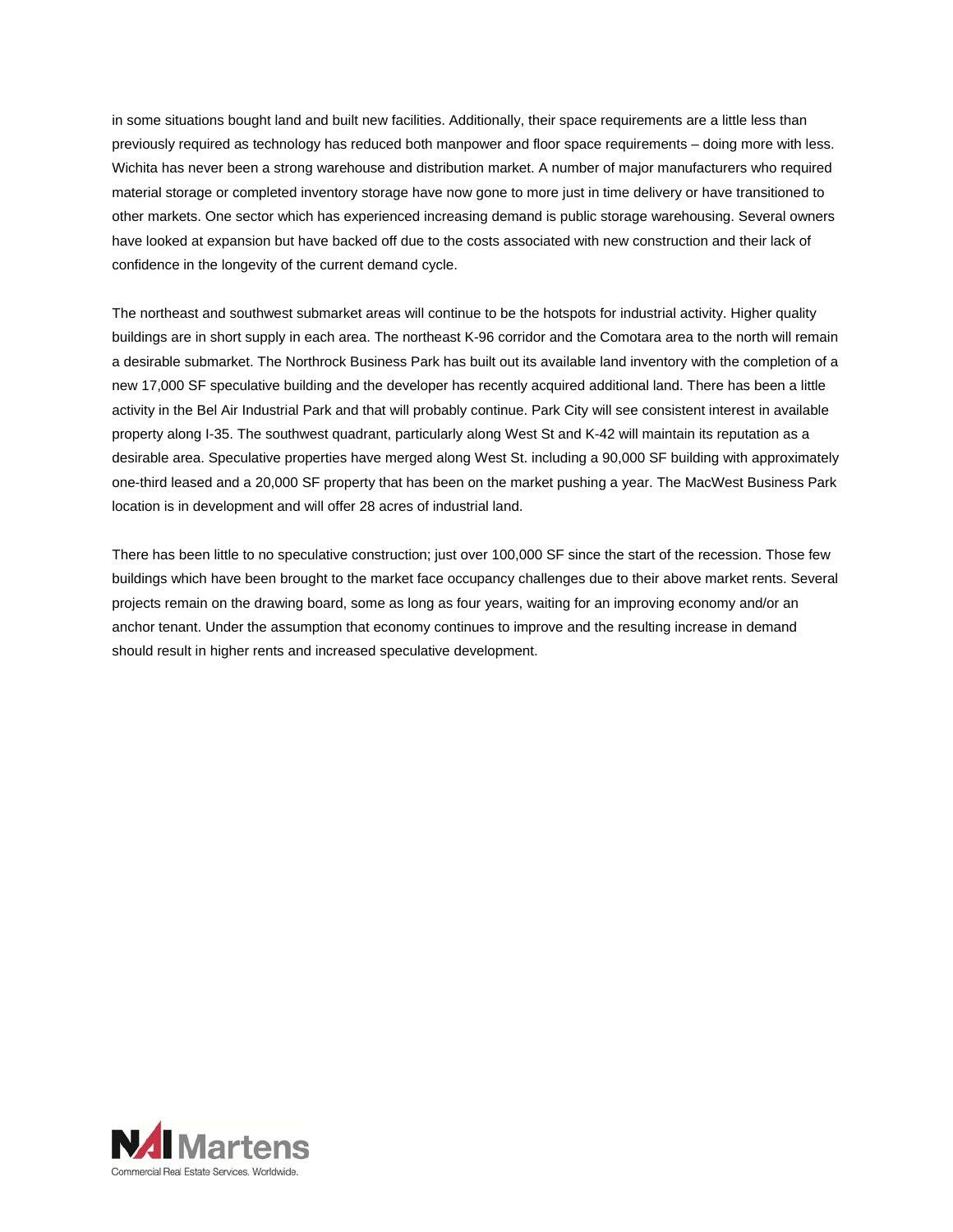#### **Investment**

On a national basis, sales of major properties (over \$2 million) advanced 24% on a yearly basis during the first half of this year. Most property types registered double-digit growth rates, signaling strong investor interest in commercial assets. Sales of properties at the lower end of the price range (mostly below \$2 million) increased 12% on a yearly basis. Portfolio sales made up a significant part of transactions and hotels were another major component of the top portfolio transactions. In line with growing demand for properties, prices rose 8% on a yearly basis. Prices rose the most for apartments (15%) and retail buildings (13%). Office buildings were up 7% year-over-year. Industrial properties saw a 5% decline from a year ago. Cap rates inched up 17 basis points, to an average 7% nationally across all property types. Cap rates in the Wichita region run 100 to 150 basis points higher. For lower priced properties (below \$2M), prices increased 2% year-over-year. Investor interest in secondary and tertiary markets continued in the first half of this year as options in tier one markets dwindled.

For the smaller, single-tenant NNN deals, interest rate movement hasn't created too much turmoil. This is due in part to many of these assets being purchased all cash through 1031 exchanges or with capital that has been sitting on the sidelines. Demand remains strong for credit tenant investments as buyers seek a stable return. Thus far into 2013, sales of single-tenant properties have increased roughly 10% year-over-year, and the average cap rate remains around 7%.

Distressed properties accounted for \$118 billion nationally and across all property types in the first half of the year but have not been a factor in the local market. A few properties acquired at inflated values prior to the recession, such as Wilson Estates, have worked their way through the system and others are in bankruptcy or being managed by special servicers. Many local and regional investors who waited on the sidelines for distressed properties to emerge are still there as the 'extend and pretend' policies of lenders allowed the borrower to retain their position. New commercial distress is on a downward trend, as asset values continue to rise.

While demand remains high, Wichita remains somewhat under the radar screen for institutional investors. Challenged by the lack of investment grade property and ownership that is content to hold investments that generate solid cash flow, activity remains limited and is not expected to increase in the near future with few Class A properties coming to the market. The only offerings are the Stinson Morrison Building in Waterfront and the Riverview Building in the CBD. River Park Plaza, also in the CBD, sold earlier this year at \$55/SF. The sale at auction of Wilson Estates at \$86/SF was rumored to be around an 8% deal. There have been very few sales in the retail or industrial investment market and those that have sold were smaller deals such as the lender owned Bristol Square in Derby. The exception may be the Derby Marketplace sale also in Derby. Local and out-of-state investor appetite is strong for all types of properties with reasonable cash flow and upside including mobile home parks, Class B and C multifamily and other deals that normally occur on an off market basis.

Here's the good news/bad news scenario. Consumer confidence is at its highest point since 2007 and an overall economic recovery is in place. The stock market has been labeled over-bought by many and could be facing its own correction. If that happens, investors may flee to hard assets. While cap rates might rise, a major correction in the immediate future is not foreseen. Equity and funding for the bulk of possible local investment properties isn't an issue.

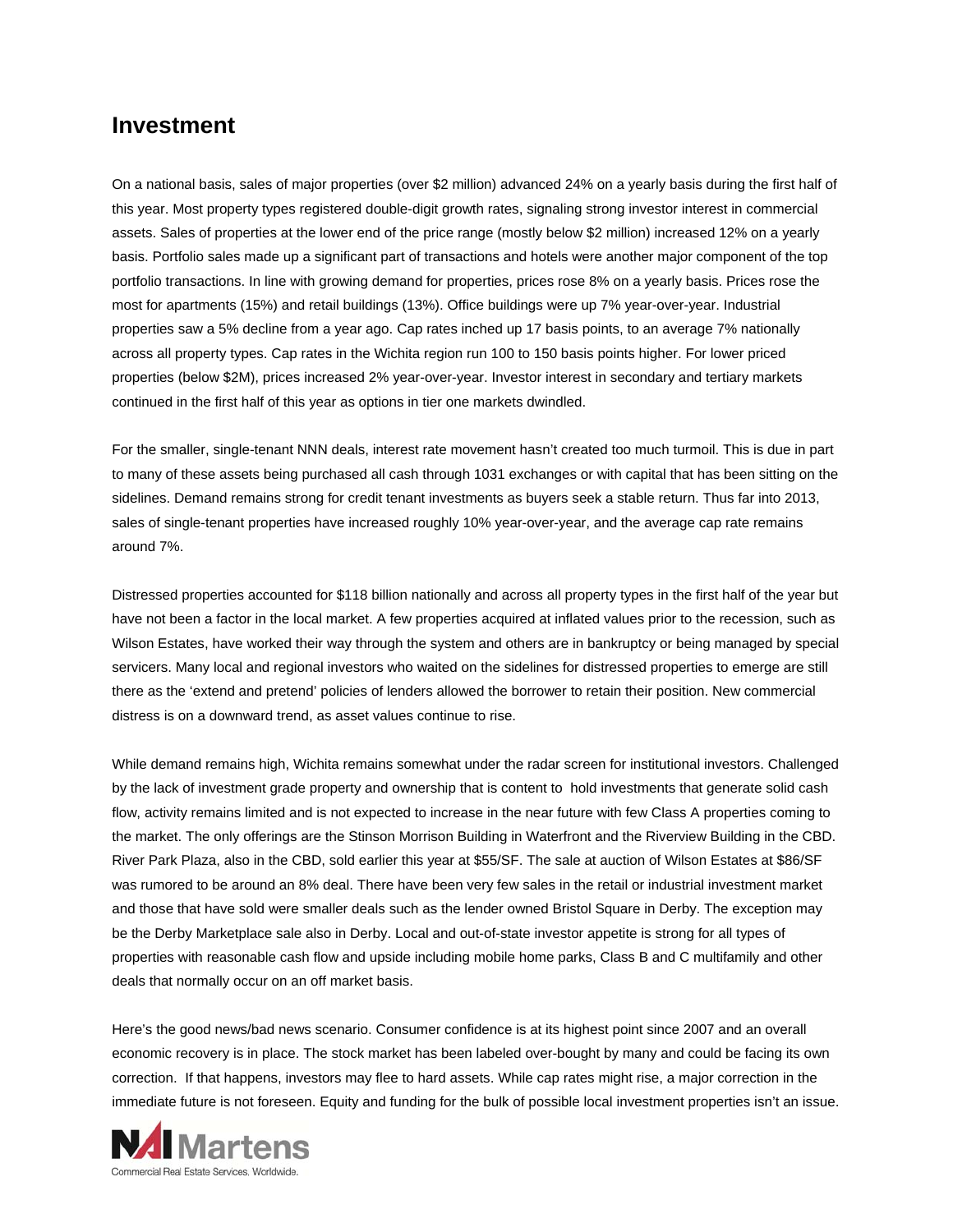Investors historically have been willing to trade return for safety, and we expect that to be the case moving into 2014. We're optimistic that the logjam of investors holding properties will ease next year and deal flow will increase across the board. Local and out-of-state investor appetite is strong for all types of properties with reasonable cash flow and upside.

Demand remains strong for triple net credit tenant investments as buyers seek a stable return. Our recommendation for sellers is to take hard look at their assets and opportunities to move their money as values for most properties are currently at their highest. Our forecast is for interest rates and cap rates to rise through 2014 and values for most properties are currently at their highest. Interest rates have been held artificially low by the Fed's quantitative easing. Last August, yields on 10 year Treasury notes climbed above 2.8% for the first time in two years.

#### **Multifamily**

Nationally, multifamily housing is expected to see an increase in vacancy rates of only 0.1 percentage point, moving from 3.9% in the third quarter of 2013 to 4.0% in the same quarter next year with construction rising to meet increased demand. Net absorption of multifamily housing is projected at 266,700 units in 2013 and 259,800 units in 2014. NAR said that a vacancy rate below 5% is considered a landlord's market where demand justifies higher rents. Consequently average apartment rents are expected to rise 4.0% in both 2013 and 2014. However, with new construction rising to meet increased demand in the multifamily sector, it will likely see vacancy rates edge up only slightly. Multi-family is doing well in part because Millennials — residents who are 20 to 35 — are entering their prime rental years.

Locally, after more than a decade of minimal multi-family construction activity, numerous developments are planned for the Wichita market. Fueled by increased occupancy rates, historically low interest rates and a demand for Class A product, over 2,500 units are in the planning, development or construction phase. With the recession following the multifamily boom, new development virtually came to a halt over the past decade. The Wichita multi-family market is currently operating at 93% occupancy with most Class A and B properties performing above market averages. Rents remain depressed compared to other markets. They have risen enough that, coupled with lower interest rates and available financing, new construction can be justified. Nearly 60% of the planned units are located in northeast submarket and are positioning themselves as Class A amenity rich developments with rental rates in the \$0.95 to \$1.15/SF range. Bennington Place's 138 units are complete on at Maize Rd and 21st and Chisholm Lakes has started delivering units at K-96 and Oliver. Stoney Pointe is still on the drawing board at 29th and Greenwich and SunStone is under construction at Kellogg and Andover Rd. Adding to the mix is the increasing number of duplex units proposed and/or under construction. While offered at price points significantly higher that the traditional multifamily units, these developments have proven to be very successful.

The downtown and Old Town multifamily market has continued to flourish as the urban lifestyle continues to appeal to a broad spectrum of potential renters. Over the past 20 years, warehouses and office buildings have been converted to apartments and condos. These projects have been well received and consistently operate at 98% to 100% occupied. Additionally, these units command the highest rental rates in the market, varying from \$0.90 to \$1.50 plus/SF. There are plans for additional "rehab" projects in the CBD, however, for the first time in over 30 years, the

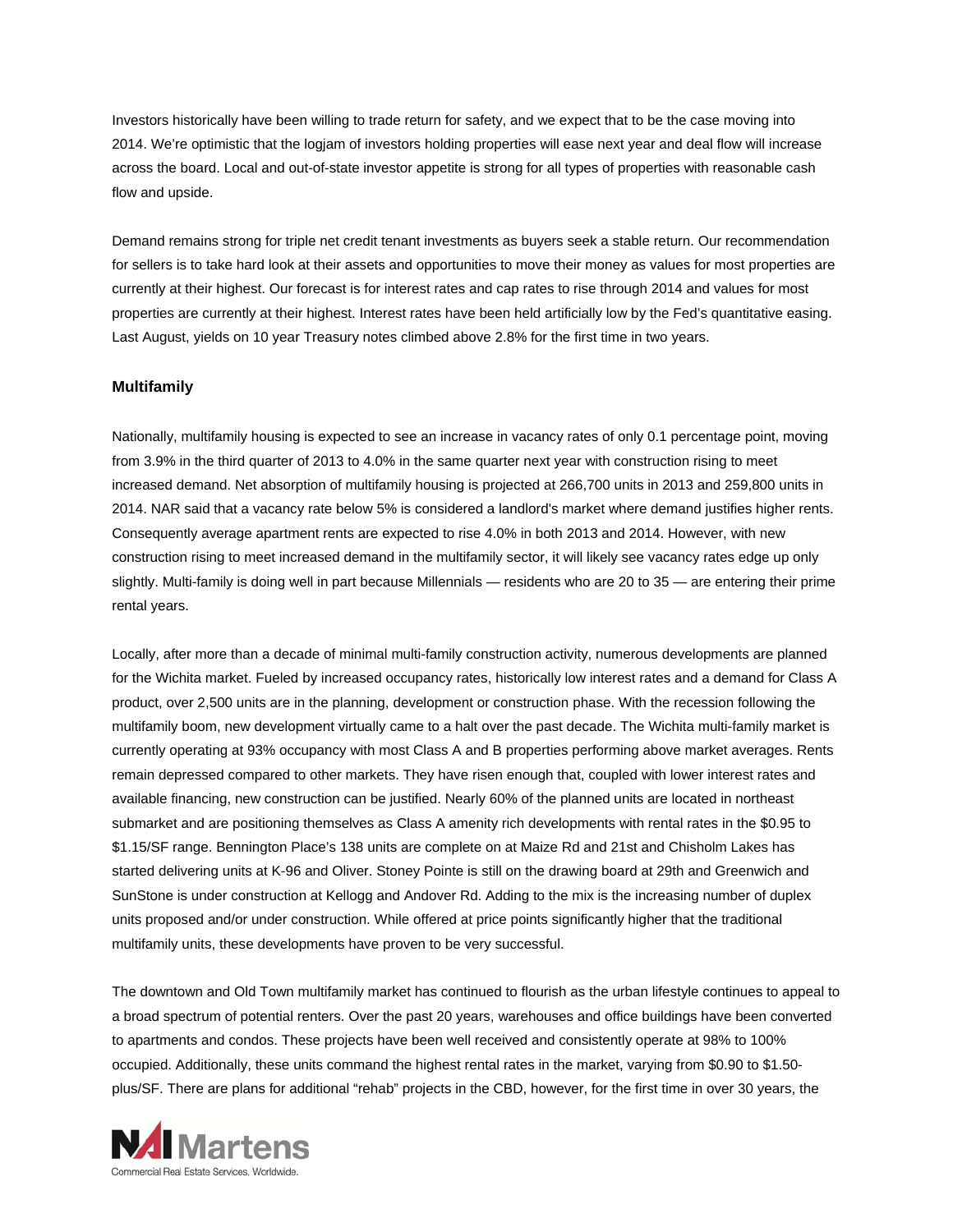CBD will experience a significant amount of ground-up development. Three projects along the Arkansas River, two of which are under construction, are Value Place, River Vista and Corner 365, adding 300 units to the market. These properties should be well received assuming rents will be close to those proposed for the new suburban projects.

It is anticipated that the market can absorb the new higher priced units assuming they come on line over a reasonable timeframe and the economy grows at a consistent rate. Existing properties, with less attractive amenity packages and locations, may feel the impact the most and will likely experience a slight decrease in occupancy leading to a period of increased use of concessions. Urban development will continue to offer a mix of distinctive loft renovations and more traditional units; continuing to add to the viability of downtown living. The new suburban properties will focus on more amenity laden properties with conventional floor plans and higher rents. In the long run these trends will result in a shift in the market creating new standards for Class A multifamily; one with a high level of amenities and increased rental rates.

The Wichita multifamily market will be very dynamic in the coming years and the demand for multifamily investment properties will continue unabated. The demand for multifamily investment properties will continue unabated. Total returns from investments in multifamily are expected to decline slightly this year and next but should still top the real estate investment list.

#### **Manufactured Housing**

Buyer interest is very strong for manufactured housing communities (MHC's). Demand for affordable housing options and financing for owners to purchase manufactured units are filling park vacancies and boosting operations throughout the country. Owners report steady demand from tenants if they have move-in ready homes within their communities. Attracting home owners to vacant pads is more challenging. Manufactured home parks in most areas of the Midwest will remain hindered by competition from affordable housing prices. However, demand, and occupancy rates are improving.

Improving operations, steady cash flow potential, and generally higher yields than offered by other investment property types are attracting investors to manufactured housing assets. Sales activity has escalated throughout most areas of the nation as more first-time and exchange buyers seek a foothold in the market. Out-of-state investors are the dominate investor type in the Wichita regional market and they are paying the strongest prices. Sales volume has already strengthened in many Midwestern markets where cap rates for quality assets are typically 150 to 300 basis points higher. The Midwest was the only region to post a gain in the median price during the past 12 months but still remains lower than the national average. Strengthening operations nationwide will likely heighten investor interest. While financing by local banks has expanded for Class A and B assets with qualified buyers, lending is a little more difficult for Class C properties where owner financing or cash sales are more prevalent.